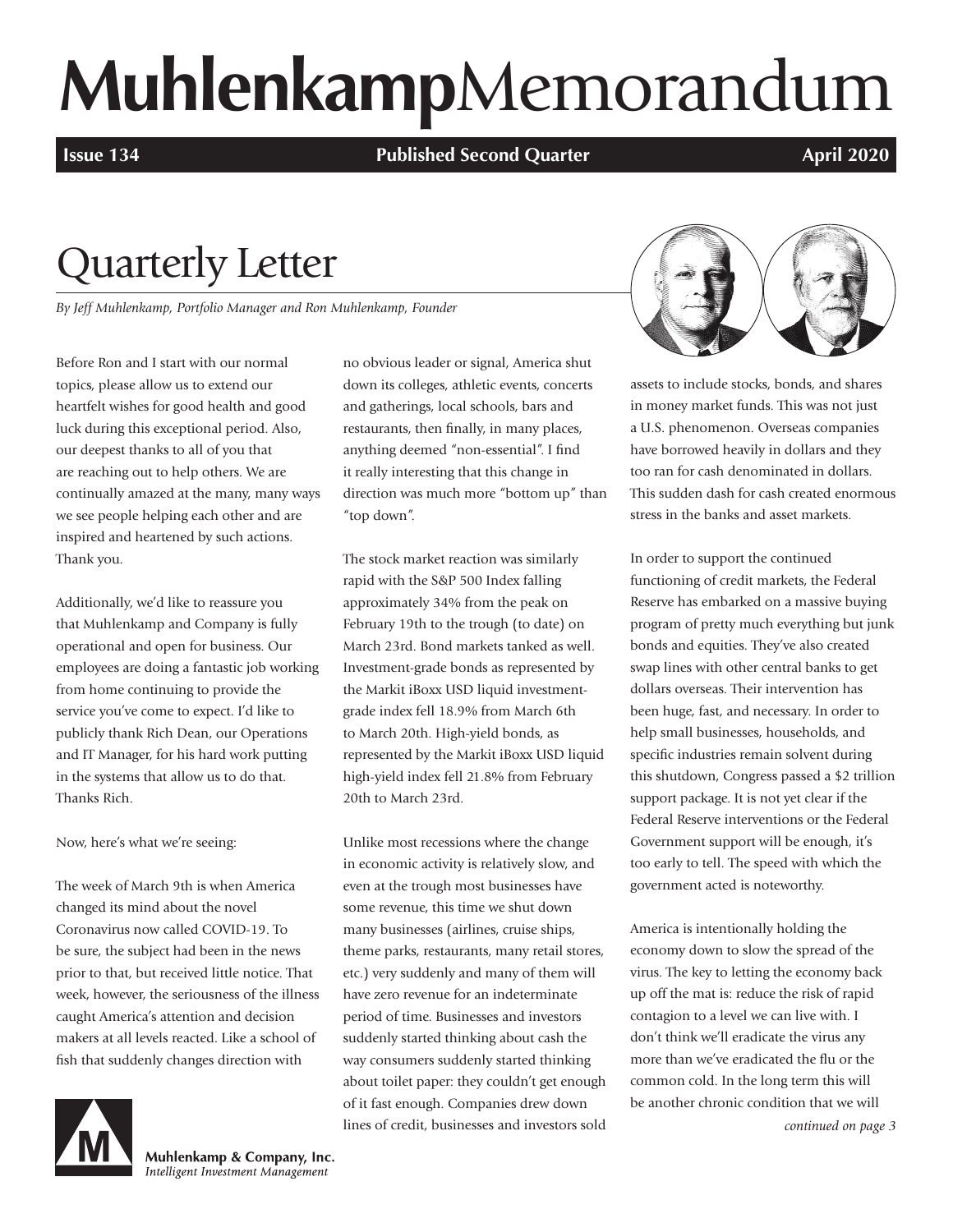# Letter to My Daughters: On Crises and Disasters

*By Tony Muhlenkamp, President* 

Right now, we are in the middle of a crisis. Schools and colleges and churches and businesses are closed. Restaurants are takeout and delivery only. Paper towels and toilet paper and bleach wipes are all sold out. The stock market is tanking; people are dying from the Coronavirus and it keeps spreading; politicians are predicting disaster unless we vote for them. It's chaotic and if it isn't disastrous then disaster appears to be right around the corner

Here's the thing girls; there is ALWAYS a crisis somewhere; always a new disaster. But

**2** it's never the end of the world. The world as I knew it at 16 years old ended; just as it did for your Grandpa, my Grandpa; etc. Just as it did for you. Just as it always does; the world is always changing; and change is always scary. The world as they knew it ended for Adam and Eve, it was calamitous.

There is ALWAYS a crisis or the POTENTIAL for a crisis. During your lifetime alone we have had 9/11, Wars on Terror, Financial Crisis, Bird Flu, Swine Flu, Cow Flu, Ebola, SARS, Killer bees, extinction of honeybees, environmental disasters, hurricanes, tornados, wildfires, etc. etc. etc. And I'm not minimizing these events; they are terrible, and people suffer and die from them and it is awful.

It's also normal. The world is a large and dangerous and scary place; life is tenuous and fragile at best. Periodically we are reminded of that in no uncertain terms. It's tempting to just throw up our arms in despair and conclude there's nothing we can do to make it better. the same thing; you can handle what

*Here's the thing girls; there is ALWAYS a crisis somewhere; always a new disaster. But it's never the end of the world.* 

Tempting, but wrong. The temptation is a lie, as happens with most temptations. It's easy to despair, which makes it the wrong thing to do. The right thing to do is the hard thing to do. The right thing is to equip ourselves with the mental, physical (including financial), emotional, and spiritual resources to deal with whatever life and the world throws at us. I've written to you before about developing the skills and habits needed to be healthy in mind and body, heart and soul. About acquiring financial resources that enable you to survive and thrive during chaotic times. Now is when all that hard work pays off; this is the reason for all the work and discipline and delayed gratification, and yes, blood and sweat and tears, that we've been talking about.

Different people describe the quality of having these resources differently; grit, resilient, anti-fragile. But they all mean



comes your way with grace and wit and use adverse circumstances to grow and strengthen. Now is the time to CONTINUE to read and think and study and pray and exercise and develop your relationships; to grow and learn.

But it's not enough to develop your own resources; it's not enough to have grit and resilience and to be anti-fragile for your own sake. We are social creatures; we belong with other people; so, you must put those resources to work for other people; using your powers for good. You become the person that other people rely on; they know they can count on you for help. That's leadership in the best and truest sense of the word.

And if other people in your family, neighborhood, community, tribe, clan, pack (whatever you want to call it) are busy developing the same resources you are then soon you have an ongoing solution to any crisis that occurs. You have people you trust and respect that will work together to support and care for one another. And that provides the one true solution to crises and disasters; hope. You now have cause for hope.

Let me know if I can help. M

*The comments made in this article are opinions and are not intended to be investment advice or a forecast of future events.*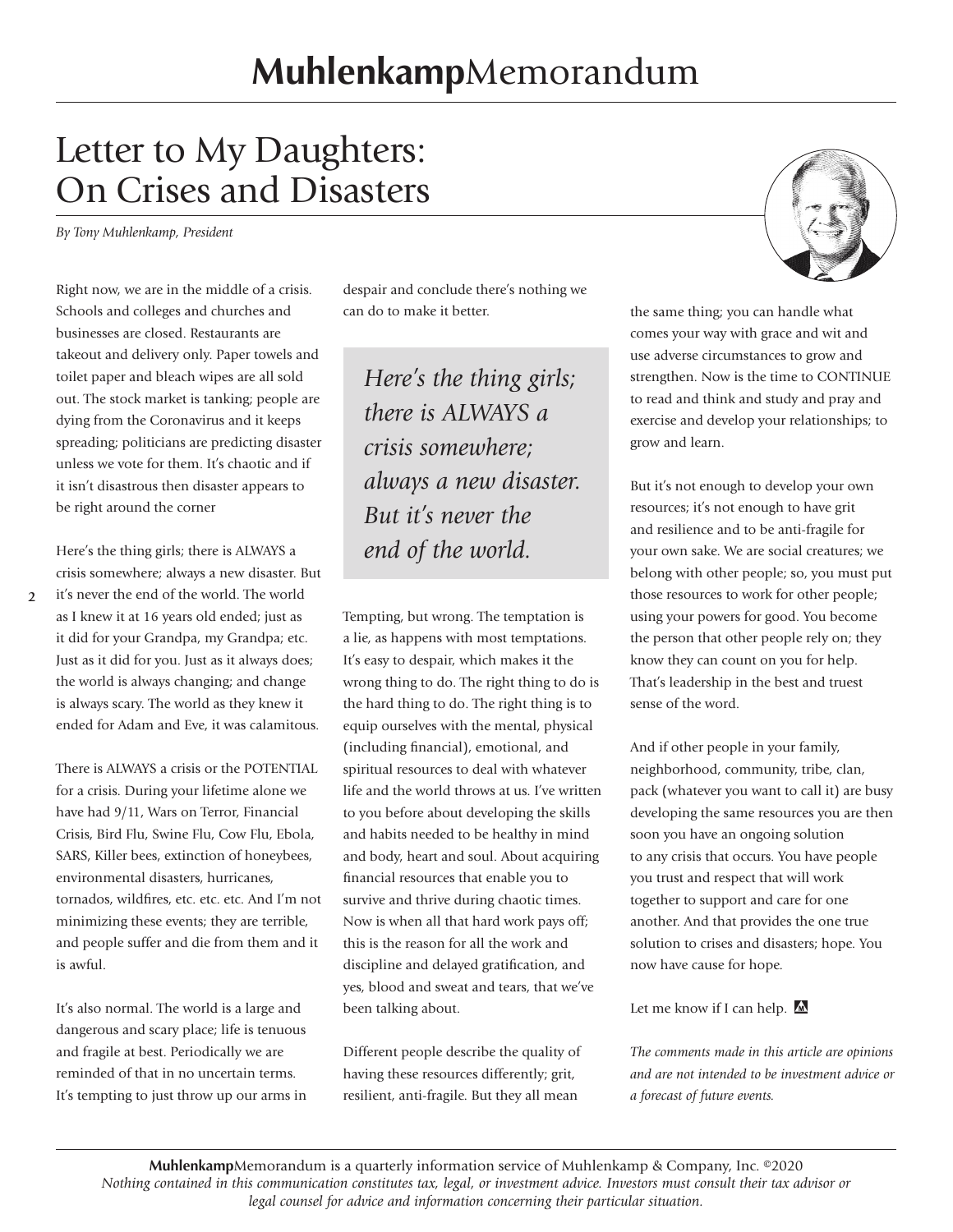# Letter

*Continued from page 1*

collectively manage. We think the leading indicator now for economic activity is going to be the change in the acceleration of new corona virus cases. In other words, when will the spread of the virus slow? Our guess, based on the Chinese experience, is that the acceleration will begin to slow 2-4 weeks after social distancing measures really took effect. We are tracking publicly available information to see if our base case is working out, or not. That will give us some idea of the duration of the intervention. The other big unknown is how much damage was done to the economy. We probably won't really start to understand that until April as companies start to report their quarterly earnings and government data starts to come in. There remain a lot of unknowns.

The United States is not, of course, the only country affected by the virus. China has already been through the worst of it and is recovering. Europe is maybe a week or two ahead of the U.S. in dealing with the virus. Even as China's lock down affected our supply chains, China's exports are going to be affected by the shutdowns in Europe and the U.S., two of their biggest customers. These linkages will slow everyone's recovery somewhat.

It is also possible that the economic stress of dealing with the virus kicks off a selfreinforcing cycle of problems. Cascading defaults on loans are possible which is why governments are pumping money into households and businesses so quickly in an attempt to deal with the problem before it grows out of control. The increase in oil production by Russia and Saudi Arabia, which has collapsed the price of oil to

\$20 per barrel, is putting enormous stress on energy producers globally, increasing the likelihood of defaults there. Banks are always vulnerable in a recession: reduced credit availability or even bank failures are possible. (The Federal Reserve, in particular, is acting quickly to nip this potential problem in the bud). Finally, this is an election year in the U.S. and the agenda just changed. It's too early to know what new policy proposals will be put on the table or to hypothesize what their impact will be economically, but a major shift in how the government interacts with all or some of the economy is possible. Europe is also vulnerable to upheaval, and we'll be watching that.

The selloff in the markets is presenting us with better pricing on companies than we've seen in quite a while and we are working hard looking for the best opportunities. Jeff developed a rule of thumb in '08-'09 that goes like this "When the market is down 30% and the headlines are all screaming 'Recession!' the next six months will be a pretty good time to put money to work." Substitute "Virus" for "Recession" and that is exactly where we are today. We're not calling a bottom, we really don't know if we've hit the market bottom or not, but we are pretty sure the next six months will be a good time to go shopping, and that's what we're focusing on.

With our best wishes for your success and good health!

*The comments made in this article are opinions and are not intended to be investment advice or a forecast of future events* 

**S&P 500 Index** is a widely recognized, unmanaged index of common stock prices. The S&P 500 Index is weighted by market value and its performance is thought to be representative of the stock market as a whole. *You cannot invest directly in an index.*

#### **Markit iBoxx USD Liquid High Yield**

**Index** consists of liquid USD high yield bonds, selected to provide a balanced representation of the broad USD high yield corporate bond universe. The index is used as a basis for tradable products, including ETFs. *You cannot invest directly in an index.*

**Markit iBoxx USD Liquid Investment Grade Index** is designed to reflect the performance of US Dollar (USD) denominated investment grade corporate debt. The index rules aim to offer a broad coverage of the USD investmen grade liquid bond universe. *You cannot invest directly in an index.*

#### **Announcements**

**Register for our Upcoming Webcast**  MAPPING YOUR FINANCIAL FUTURE Thursday, May 28, 2020 4:00 p.m. – 5:00 p.m. ET Register at www.muhlenkamp.com or call us at (877)935-5520.

#### **Webcast Archive Available**

Our February 27, 2020 webcast is available on www.muhlenkamp.com. Visit Our Library collection for webcast archives and to access other videos and essays.

#### **Muhlenkamp & Company, Inc. on LinkedIn**

Follow us on LinkedIn. We are excited to share our posts with you throughout the week. M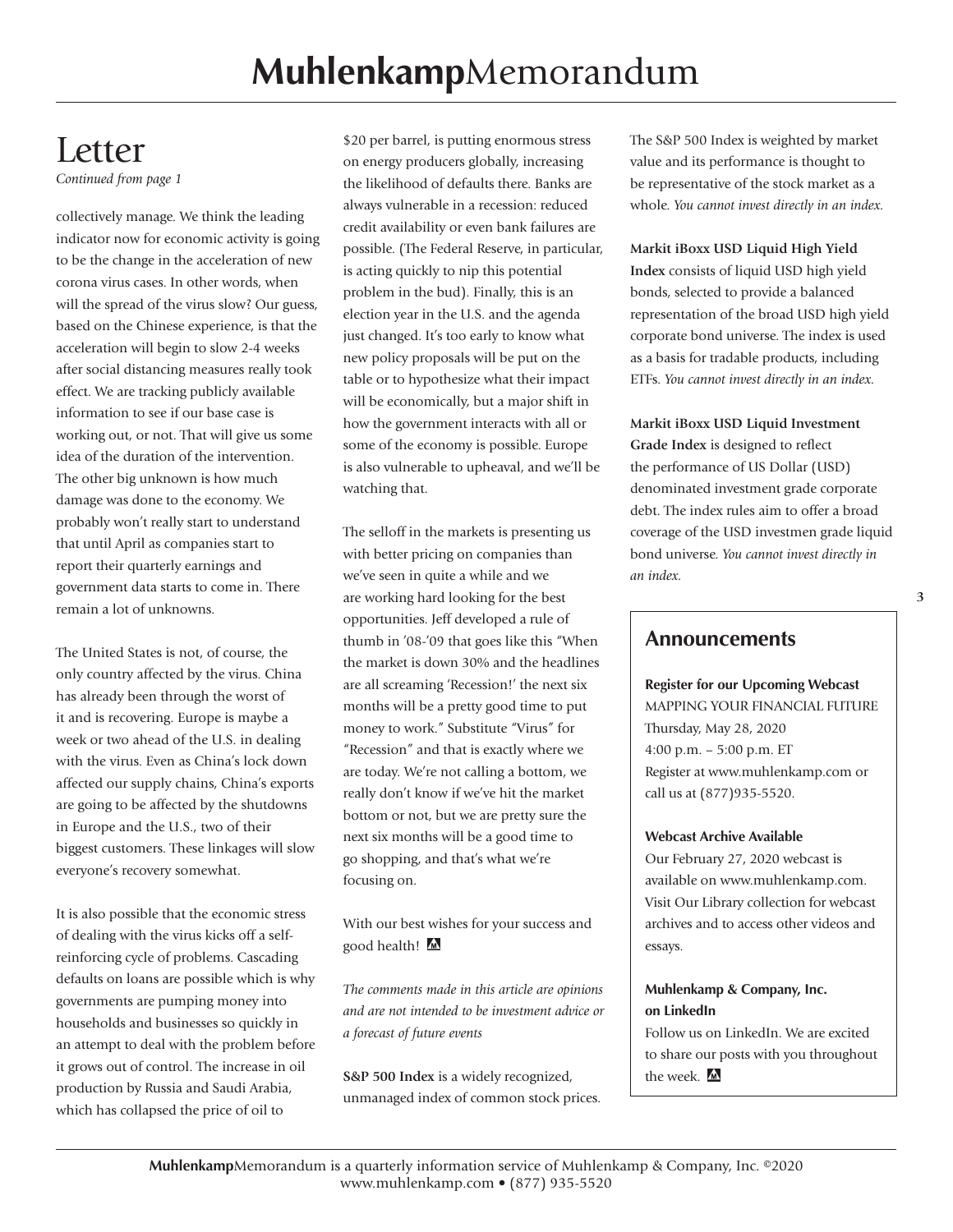

## **Muhlenkamp**Memorandum

Inside this issue:

- Quarterly Letter
- Letter to My Daughters: On Crises and Disasters
- **Announcements**

If you are a parent or grandparent of teens, we invite you and your teens to attend this informative webcast, as the timing could never be better.

## **MAPPING YOUR FINANCIAL FUTURE:**  It's Never Too Late to Save for College

## **Thursday, May 28, 2020**  4:00 pm – 5:00 pm EST



Our webcast, led by Tony Muhlenkamp, is not only timely to the COVID-19 but, the time is now to host this webcast simply because financial planning for college, trade school, your "teen's" future…should never be a second thought. Don't panic…we will cover topics that will not resemble the past but the future. Please join this conversation as we think about planning for our financial future,...a bit differently.

#### **This webcast has key takeaways:**

- The Future WILL NOT resemble the past. Never has. Never will.
- What does "educated" mean to us?
	- As a teenager, are you interested in a trade school, the armed forces/ service or college? There are a lot of right paths  $\sim$  be open to them!
		- In an emergency, it is blue-collar workers that we depend on the most for fast food, Amazon deliveries, home improvements/ plumbers, electricians
- Does saving for your future have you thinking about the difference between necessities, convenience, luxuries?
- Understanding Investing
	- Time and compound interest; the sooner you start the better it works

**Register at www.muhlenkamp.com or call us at (877)935-5520.**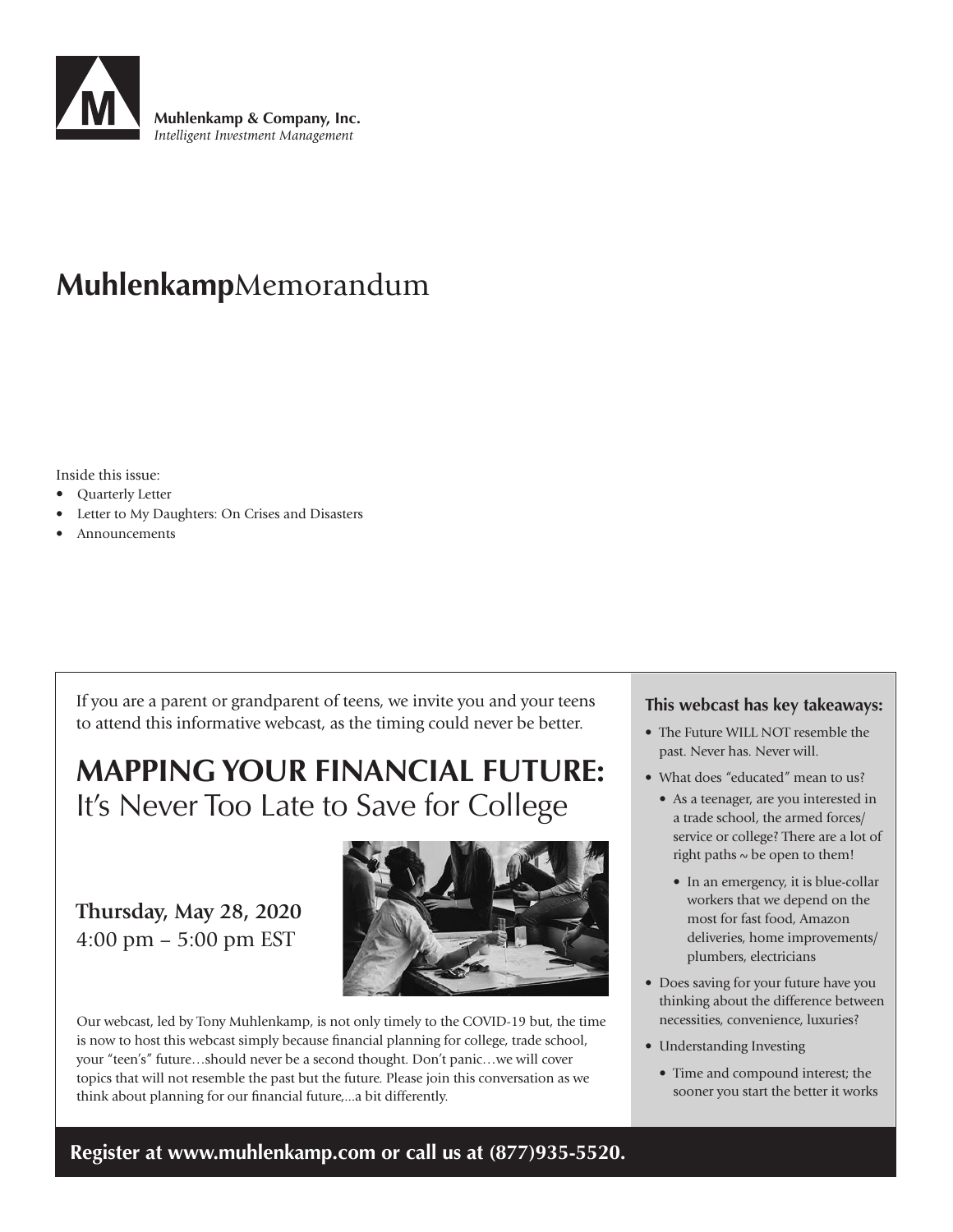# **Muhlenkamp**SMA **All-Cap Value**

#### For the period ended 03/31/2020

*Muhlenkamp & Company's All-Cap Value SMA (Separately Managed Account) is designed for investors' accounts over \$100,000. We employ full discretion, applying fundamental analysis.*

#### **Investment Objective**

We seek to maximize total after-tax return through capital appreciation, and income from dividends and interest, consistent with reasonable risk.

#### **Investment Strategy**

We invest in undervalued assets wherever they may be found. Typically, this results in holding a portfolio of companies we believe are materially undervalued by the market. Bonds may be included in the portfolio if they are a good investment.

#### **Investment Process**

We start with a bottom-up scan of domestic companies, typically looking at most U.S. companies at least four times per year. We add to that an understanding of the sector dynamics in which companies are operating, an assessment of the business cycle, and a review of macroeconomic conditions.

Our primary screening metric is return on shareholder equity (ROE). We are looking for companies with stable returns that can be purchased cheaply, or for companies with improving returns that have not yet been recognized by the market.

We don't believe that a holding period of "forever" is appropriate in all cases, but are comfortable holding companies as long as they continue to meet expectations.

#### **Investment Risk**

We define investment risk as the probability of losing purchasing power over long periods of time, which is quite different from Wall Street's definition of price volatility in very short periods of time. Taxes, inflation, and spending will ALL impact the purchasing power of your assets.



**Muhlenkamp & Company, Inc.** Intelligent Investment Management

## **All-Cap Value Composite Performance (Net of Fees)**

|                               |                 |                    | Annualized ·    |                 |                  |                  |
|-------------------------------|-----------------|--------------------|-----------------|-----------------|------------------|------------------|
|                               | Year to<br>Date | <b>One</b><br>Year | Past 3<br>Years | Past 5<br>Years | Past 10<br>Years | Past 15<br>Years |
| Refurn                        | $-24.22\%$      | $-19.05\%$         | $-6.09\%$       | $-4.79$         | 1.98%            | $0.51\%$         |
| S&P 500 Total Return*         | $-19.60\%$      | $-6.98\%$          | $5.10\%$        | 6.73%           | $10.53\%$        | 7.58%            |
| <b>Consumer Price Index**</b> | $0.66\%$        | 2.33%              | $2.02\%$        | $1.96\%$        | 1.78%            | $2.01\%$         |

 **\* The S&P 500 is a widely recognized, unmanaged index of common stock prices. The figures for the S&P 500 reflect all dividends reinvested but do not reflect any deductions for fees, expenses, or taxes. One cannot invest directly in an index.**

 \*\* Consumer Price Index (CPI) – As of February 2020 – U.S. CPI Urban Consumers NSA (Non-Seasonally Adjusted), Index. The Consumer Price Index tracks the prices paid by urban consumers for goods and services and is generally accepted as a measure of price inflation. Price inflation affects consumers' purchasing power.

*Consolidated performance with dividends and other earnings reinvested. Performance figures reflect the deduction of broker commission expenses and the deduction of investment advisory fees. Such fees are described in Part II of the adviser's Form ADV. The advisory fees and any other expenses incurred in the management of the investment advisory account will reduce the client's return. It should not be assumed that recommendations made in the future will be profitable or will equal the performance of the above accounts. A list of all security recommendations made within the past twelve months is available upon request.*

|                                            | $%$ of Net                                    |
|--------------------------------------------|-----------------------------------------------|
|                                            | Asset                                         |
|                                            | 8.02%                                         |
| Technology Hardware, Storage & Peripherals | 6.40%                                         |
| Biotechnology                              | 4.33%                                         |
|                                            | 4.31%                                         |
| Health Care Providers & Services           | 3.77%                                         |
| Chemicals                                  | 3.63%                                         |
| Pharmaceuticals                            | 3.59%                                         |
| Semiconductors & Semiconductor Equipment   | 3.54%                                         |
| Health Care Providers & Services           | 3.52%                                         |
| Exchange Traded Funds                      | 3.51%                                         |
| Diversified Financial Services             | 3.40%                                         |
| Health Care Providers & Services           | 3.33%                                         |
| Aerospace & Defense                        | 3.27%                                         |
| Biotechnology                              | 3.09%                                         |
| Semiconductors & Semiconductor Equipment   | 3.07%                                         |
| Pharmaceuticals                            | 2.58%                                         |
| Oil, Gas, & Consumable Fuels               | 2.54%                                         |
| Exchange Traded Funds                      | 2.49%                                         |
| Household Durables                         | 2.40%                                         |
| Construction & Engineering                 | 2.36%                                         |
|                                            | Industry<br>Software<br>Exchange Traded Funds |

*Composite holdings are subject to change and are not recommendations to buy or sell any security.*

*Composite Top Twenty Holdings are presented as supplemental information to the fully compliant presentation on the next page.*

*Return on Equity (ROE) is a company's net income (earnings), divided by the owner's equity in the business (book value).*